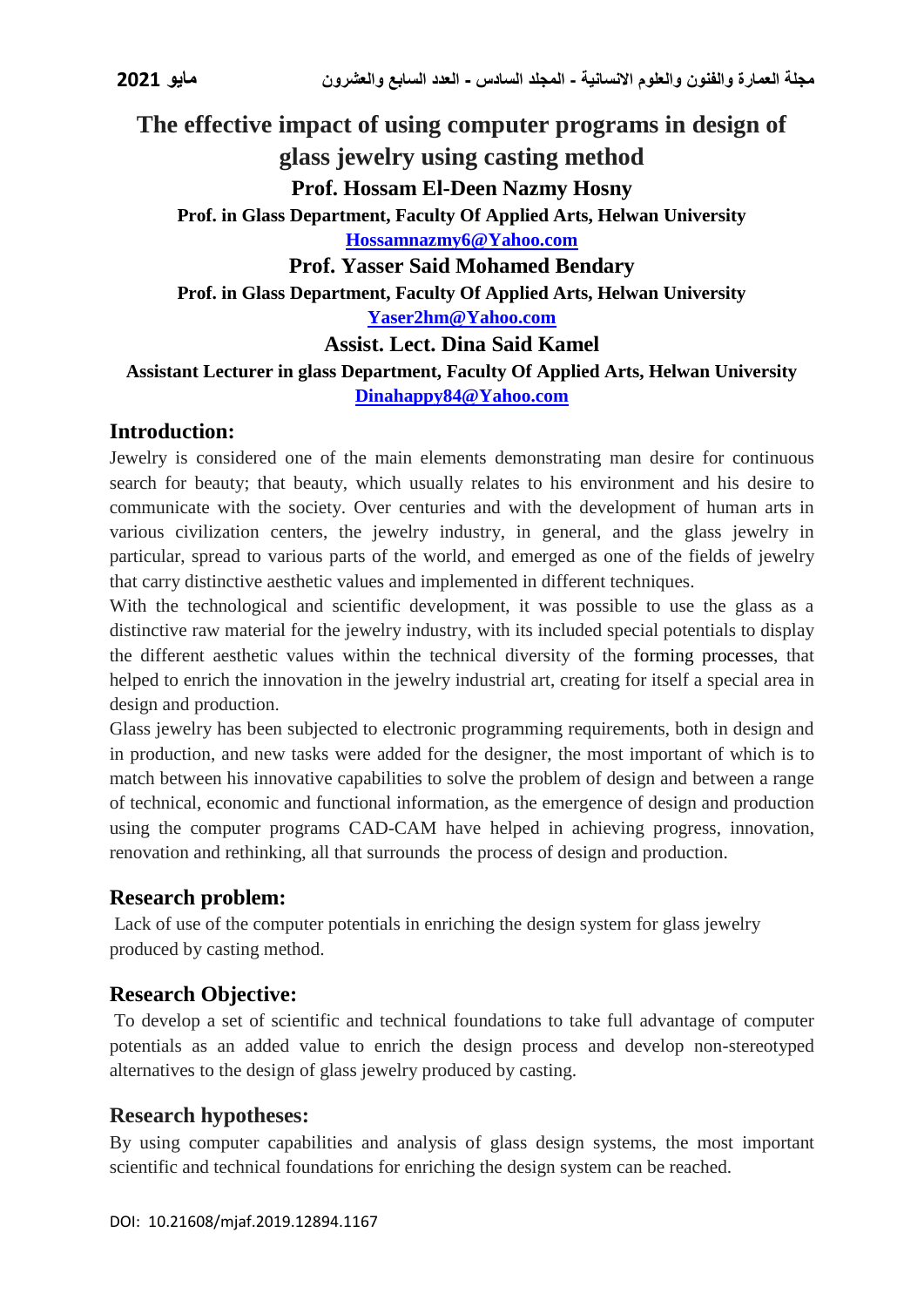### **The importance of the research:**

Its contribution in the development of the field of glass jewelry industries and enriching the scientific library in the field of glass design using computer.

### **Research Limitation:**

The research is limited by the use of computer software (Rhino) for glass jewelry produced by casting method through analytical and experimental methodology **Research Results:** Setting the scientific and technical foundations for using the Rhino program in the design of glass jewelry produced by casting method.

# **The research studied the following topics: -**

To achieve the research objective, the study is based on the following topics:

1**- Glass jewelry design systems**: A classification of glass jewelry design systems was achieved in terms of single and assembly construction design systems as follows:

Single construction design systems:

Types of single construction design systems for glass jewelry according to the following trends:

A) Design system according to the construction form: (design of the external Construction Frame - design of the internal Construction).

B) Design system according to the nature of the configuration: (2D configuration – 3D configuration)

C) Design system according to the design structural units: (one-unit single design – multiple units single design).

D) Design system according to the decorative pattern: (pattern style - organic style geometric style).

Assembly construction design systems:

A) A design system that conforms to the direction of construction: (linear assembly system concentric assembly system – integrated assembly system "concentric with linear")

B) Design system according to construction of the unit (jewelry unit): (repetitive assembly system {regular / variable} – mixed assembly system).

**2- Technology for production of glass jewelry using casting method:** methods of forming glass jewelry using casting method were studied, which included thermal restructuring of the glass and cast construction from molten glass, and then the techniques of formation of glass jewelry using open and closed molds in either methods and the consequent effect in the final shape of the jewelry unit was explained.

**3 - The basics of using the computer in the design of glass jewelry executed by casting method:** The foundations of using the computer in the process of glass jewelry design by casting method were classified to several stages (Phases) as follows:

*The Design Phase (of glass jewelry):* in which the foundations of using the computer were divided into the 2D graphic design phase, and the 3D modeling phase as follows:

The 2D graphic design phase: Discusses the role of the computer in both the drawing and modification stages.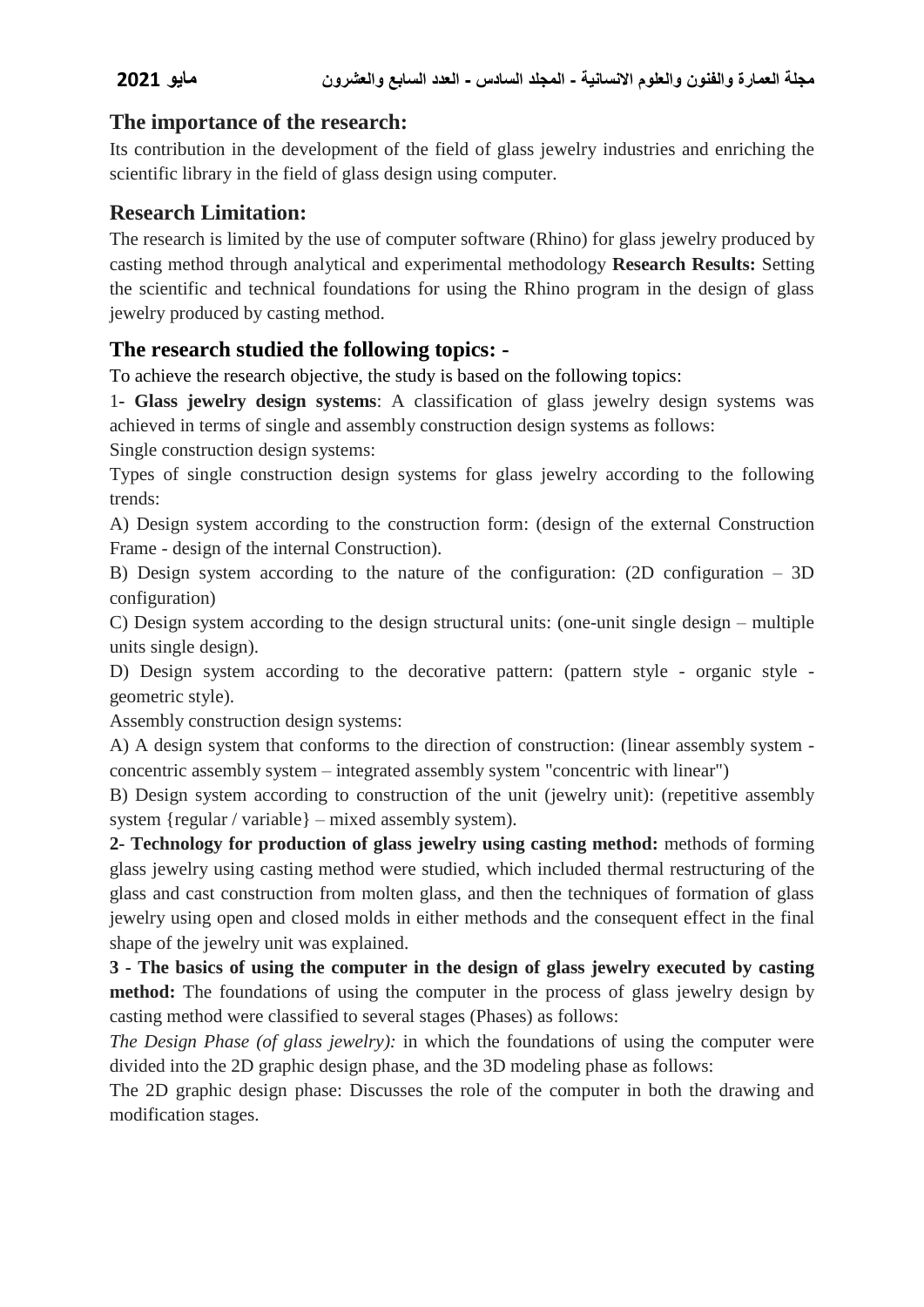3D Modeling Phase: Discusses how the computer builds 3D models in terms of solid modeling (which are exposed to modeling using Primitive Models, modeling by extrusion) and surface modeling.

*The Design Rendering Phase (of glass jewelry)*The role of the computer in this stage in terms of its role in the design packaging using the appropriate material, taking into consideration the characters of the added material, its role in adding shade, color, texture and lighting effect to give the scene of realistic perception, the potentials in showing the details of the product and its functions and aesthetics, as well as performing the graphic design and executive drawings, and the clarification of connection and installation methods, and other potentials that show the impact of the computer in this stage.

*The design evaluation phase (of glass jewelry):* The role of the computer in the process of evaluating the products of glass jewelry was defined in terms of constructive evaluation of the structure of the product, examination of the points of both strength and weakness in the parts of the product and suitability of the jewelry piece to anthropometric measures and the various positions, and calculation of weights of used raw materials per piece.

# **Research Results:**

- The systems of single built and assembly built glass jewelry were monitored as an input to the formulation of design ideas for jewelry.

- Setting some scientific and technical foundations to take full advantage of the computer potentials as an added value to enrich the design system.

- Development of non-modular alternatives for the design of some types of glass jewelry by casting method using the Rhino program.

- Study and application of computer programs and systems contributes to the development of glass jewelry industries, and enriching the scientific library in the field of design of glass jewelry.

# **Research References:**

1-Hala Mahdy Ali Ali "Derasa Mokarana Lebarameg al Tasmeem Tholathy Al Abaad Wa Mohakah Al Montagat Bestekhdam Al Haseb Al Aly" Resalat Magesteer, Koleyat Al Fenon Al Tatbeya, Gameat Helwan,2012.

"Comparative study for 3D design programs and product simulation using computer" master thesis – faculty of applied arts- Helwan university.

2- Karam Mosaad Ahmed "door barameg alcomputer fe estehdath Asaleeb leltashkeel el yadawy lelholly Al Maadanya Leltherah" Reasalat Doctorah,Kolyat Al Tarbya Al Faneya,Gameat Helwan,2010.

"role of computer programs in innovating methods for hand formation of metallic jewelry" PhD thesis- faculty of applied arts- Helwan university.

3- Kuldeep Sareen, Chandandeep Grewal "CAD/CAM Theory and Concepts" published by S.Chand & Company Pvt.Ltd. New Delhi, India, 2015.

4- Philippa Beveridge "Warm Glass, Complete Guide to Kiln-Forming Techniques" published by Lark Books, New York, 2003.

5 -Ron K.C. Cheng "Inside Rhinoceros 5" Cengage Learning, Stamford, USA, 2013.